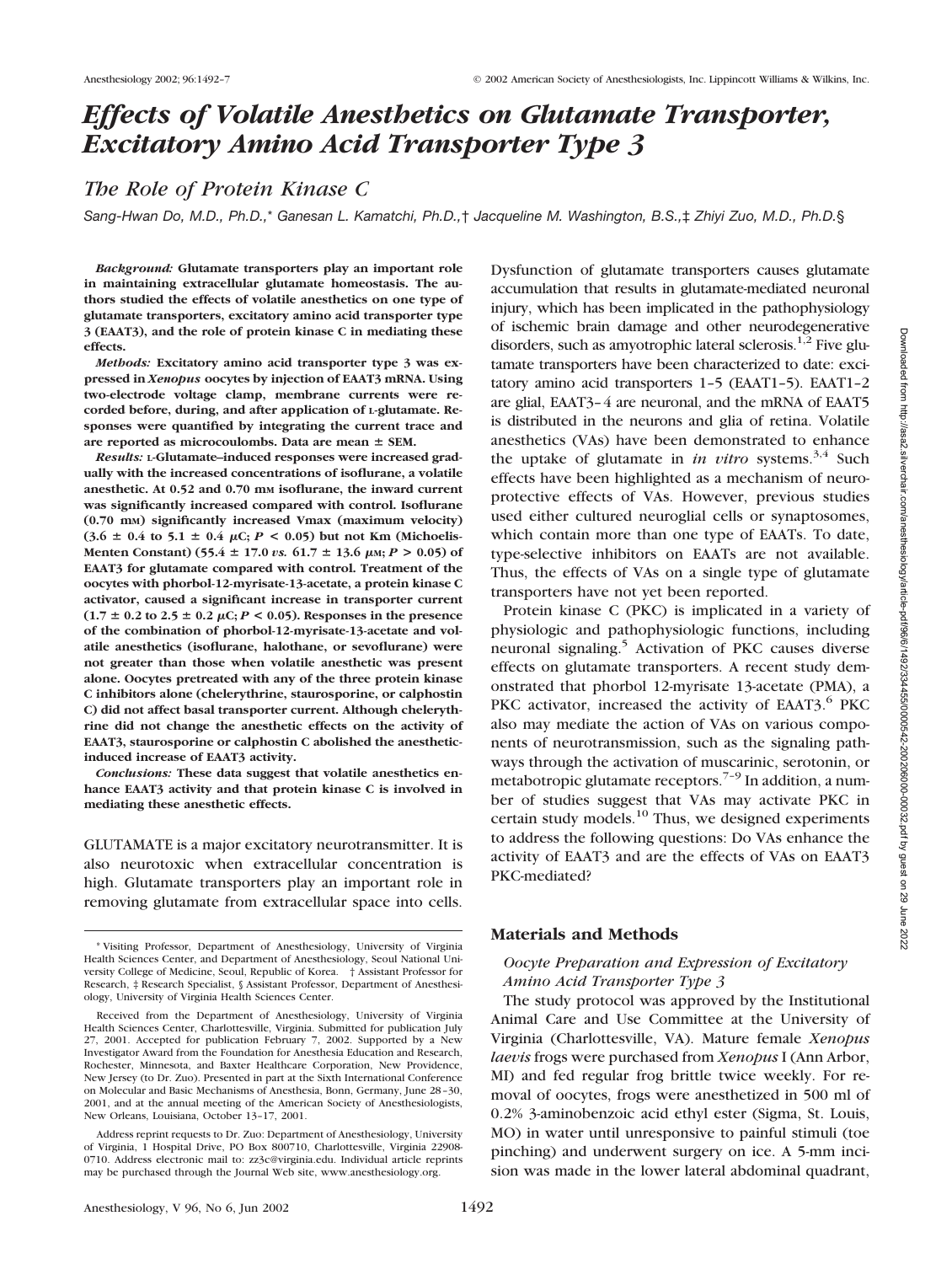and a lobule of ovarian tissue, containing approximately 200 oocytes, was removed and placed immediately in modified Barth solution (containing 88 mm NaCl, 1 mm KCl, 2.4 mm NaHCO<sub>3</sub>, 0.41 mm CaCl<sub>2</sub>, 0.82 mm MgSO<sub>4</sub>,  $0.3$  mm Ca( $NO<sub>3</sub>$ )<sub>2</sub>, 0.1 mm gentamicin, 15 mm HEPES, pH adjusted to 7.6). The oocytes were defolliculated with gentle shaking for approximately 2 h in calcium-free OR-2 solution (containing 82.5 mm NaCl, 2 mm KCl, 1 mm  $MgCl<sub>2</sub>$ , 5 mm HEPES, 0.1% collagenase type Ia, pH adjusted to 7.5) and then incubated in modified Barth's solution at 16°C.

Excitatory amino acid transporter type 3 cDNA was provided by Mattias A. Hediger, Ph.D. (Associate Professor of Medicine, Laboratory of Molecular and Cellular Physiology, Brigham and Women's Hospital, Harvard Institutes of Medicine, Boston, MA). The cDNA was subcloned in a commercial vector (BluescriptSKm). The plasmid DNA was linearized with restriction enzyme (Not I), and mRNA was synthesized *in vitro* using a commercially available kit (Ambion, Austin, TX). The resulting mRNA was quantified spectrophotometrically and diluted in sterile RNase-free water. This mRNA was used for the cytoplasmic injection of oocytes in a concentration of 40 ng/30 nl using an automated microinjector (Drummond Nanoject; Drummond Scientific Co., Broomall, PA). This was followed by the incubation of the oocytes at 16°C for 3 or 4 days before the current recording.

#### *Electrophysiologic Recording*

Experiments were performed at room temperature (approximately 21–23°C). A single defolliculated oocyte was placed in a recording chamber (0.5 ml volume) and perfused with 3 ml/min Tyrode solution (containing 150 mm NaCl, 5 mm KCl, 2 mm CaCl<sub>2</sub>, 1 mm MgSO<sub>4</sub>, 10 mM dextrose, and 10 mM HEPES, pH adjusted to 7.5). Microelectrodes were pulled in one stage from  $10-\mu$ l capillary glass (Drummond Scientific Co., Broomall, PA) on a micropipette puller (model 700C; David Kopf Instruments, Tujunga, CA). Tips were broken to a diameter of approximately 10  $\mu$ m. These microelectrodes provided resistance of 1-3 M $\Omega$  when they were filled with 3 <sup>M</sup> KCl. The oocytes were voltage clamped using a two-microelectrode oocyte voltage clamp amplifier (OC725-A; Warner Corporation, New Haven, CT) connected to a data acquisition and analysis system running on an IBM-compatible personal computer. The acquisition system consisted of a DAS-8A/D conversion board (Keithley-Metrabyte, Taunton, MA), and analyses were performed with OoClamp software.<sup>11</sup> All measurements were performed at a holding potential of  $-70$  mV. Oocytes that did not show a stable holding current less than  $1 \mu A$  were excluded from analysis. L-Glutamate was diluted in Tyrode solution and superfused over the oocyte for 20 s (3 ml/min). L-Glutamate–induced inward currents were sampled at 125 Hz for 1 min: 5 s of baseline,

20 s of agonist application, and 35 s of washing with Tyrode solution. Responses were quantified by integrating the current trace and reported as microcoulombs. Because the transport of one negatively charged glutamate molecule cotransport 2-3  $Na<sup>+</sup>$  into the cell, the glutamate transport is an electrogenic process. Thus, the size of the glutamate-induced current reflects the amount of transported glutamate. Each experiment was performed with oocytes from at least three different frogs.

# *Anesthetic Administration and Protein Kinase C Manipulation*

A reservoir filled with 40 ml Tyrode solution was bubbled by output from a calibrated anesthetic-specific vaporizer. Air at a flow rate of 500 ml/min was used as a carrier gas, and 10 min was allowed for equilibration. In the control group, oocytes were perfused with Tyrode solution for 4 min before the responses were measured. In the VA group, oocytes were perfused with Tyrode solution for the first 1 min, followed by Tyrode solution equilibrated with VA for the next 3 min before the response measurement. The concentrations of VA in the solution of the recording chamber were periodically verified by the following method. After an aqueous sample was drawn from the chamber into an airtight glass syringe, a fourfold greater quantity of atmospheric air was drawn up as well. After agitation to equilibrate the anesthetic between the air–water phases, the anesthetic concentration in air was analyzed in a gas chromatograph (Aerograph 940; Varian Analytical Instruments, Walnut Creek, CA) calibrated with standards for each VA. The anesthetic concentrations in the original chamber solution were then calculated by applying partition coefficients, as previously described.<sup>12</sup>

Isoflurane, halothane, and sevoflurane, three commonly used VAs, were tested in this study. To study isoflurane dose response of EAAT3 activity, oocytes were exposed to 0 (control), 0.17, 0.35, 0.52, and 0.70 mm, respectively. The concentration of VAs used in other experiments was  $0.70$  mm for isoflurane,  $0.59$  mm for halothane, and  $0.78$  mm for sevoflurane. At  $22^{\circ}$ C, the aqueous anesthetic concentrations equilibrated with the minimum alveolar concentrations (in adult rats)<sup>13</sup> of isoflurane (1.12%), halothane (0.88%), and sevoflurane  $(1.97%)$  were 0.5, 0.48, and 0.33 mm, respectively. However, because of the decreased water:gas partitioning at 37°C (*vs.* 22°C), the corresponding equilibrated aqueous concentrations at  $37^{\circ}$ C were reduced by  $40-50\%$ .<sup>12</sup> To determine the effects of isoflurane on Km and Vmax of EAAT3, serial concentrations of *L*-glutamate (3, 10, 30, 100, and 300  $\mu$ <sub>M</sub>) were used. In other experiments,  $30 \mu$ <sub>M</sub> L-glutamate was used to induce the glutamate transporter currents.

To study the effect of PKC activation on EAAT3, oocytes were preincubated with PMA (100 nm) for 10 min before recording. To investigate whether there was in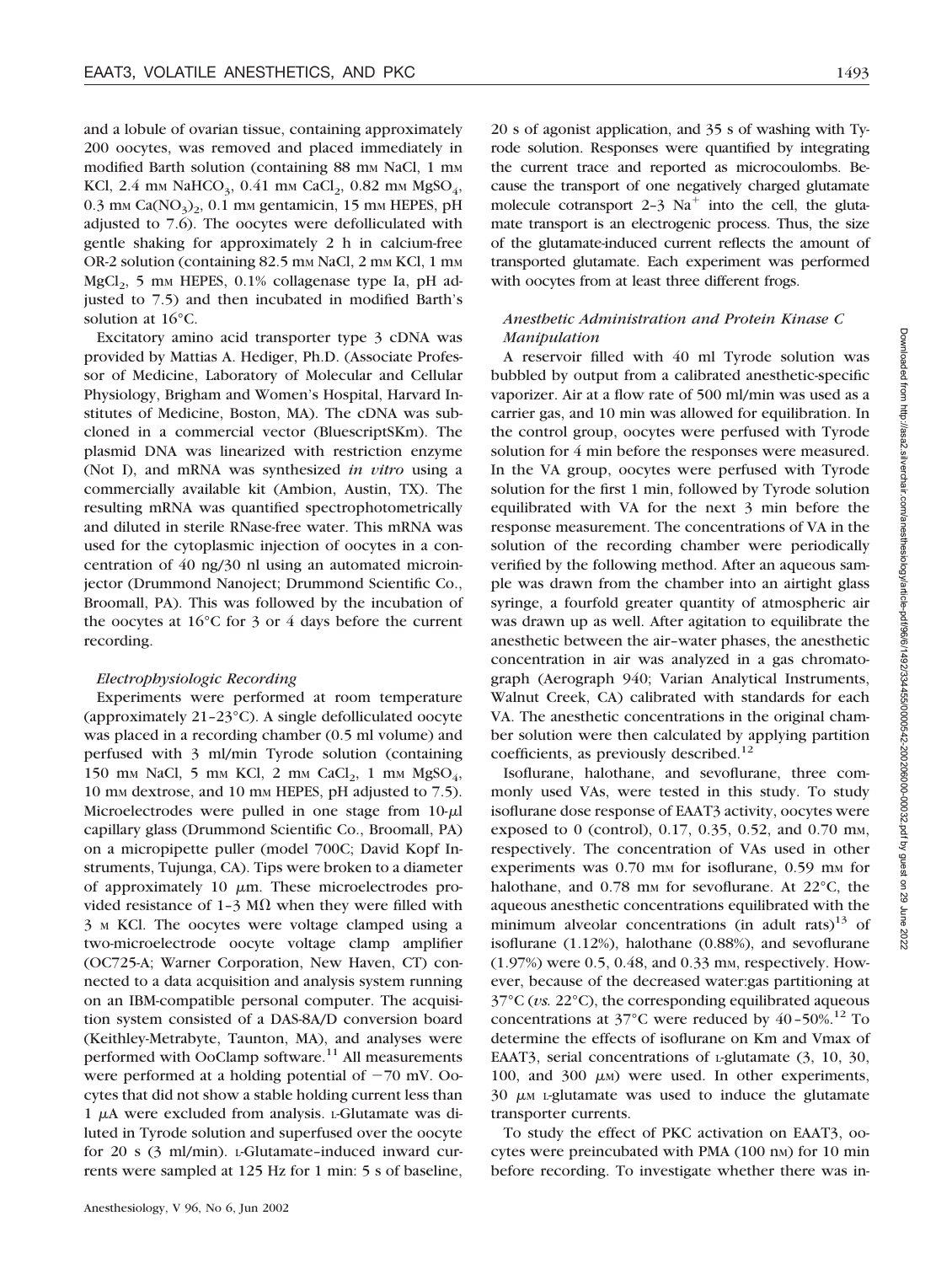teraction between PMA and VAs, PMA-treated oocytes were exposed to VAs as described above. To study the effect of PKC inhibition on EAAT3 activity, oocytes were preincubated with one of three PKC inhibitors: staurosporine (1  $\mu$ M for 1 h), chelerythrine (50  $\mu$ M for 1 h), or calphostin-C  $(3 \mu M)$  for 2 h).

#### *Materials*

Isoflurane and sevoflurane were purchased from Abbott Laboratories (North Chicago, IL), and halothane was purchased from Halocarbon Laboratories (River Edge, NJ). Other chemicals were obtained from Sigma (St. Louis, MO).

#### *Data Analysis*

Responses are reported as mean  $\pm$  SEM. As variability in responses among batches of oocytes is common, responses were at times normalized to the same-day controls of each batch. Differences among groups were analyzed using either the student *t* test or analysis of variance, followed by Bonferroni or Student-Newman-Keuls correction as appropriate.  $P \leq 0.05$  was considered significant.

#### **Results**

#### *Functional Expression of Excitatory Amino Acid Transporter Type 3 in* Xenopus *Oocytes*

Whereas uninjected oocytes were unresponsive to Lglutamate (data not shown), oocytes injected with EAAT3 mRNA showed inward currents after application of L-glutamate (fig. 1). The response was concentrationdependent, and the  $EC_{50}$  for L-glutamate was determined to be 27.2  $\mu$ <sub>M</sub>, similar to that reported in the literature.<sup>14</sup> Thus,  $30 \mu \text{m}$  L-glutamate was used for other studies. No response was observed in the presence or absence of VAs when sodium chloride was replaced with choline chloride in the perfusion solution (data not shown), a characteristic of EAATs, because of the fact that EAATs are sodium cotransporters. This observation is in accordance with previous reports.<sup>14</sup>

# *Enhancement of Excitatory Amino Acid Transporter Type 3 Activity by Isoflurane in a Concentration-dependent Manner*

When oocytes without injection of EAAT3 mRNA were exposed to isoflurane, no inward or outward currents were recorded (data not shown). Oocytes injected with EAAT3 mRNA showed increased responses to L-glutamate in an isoflurane concentration-dependent manner (isoflurane concentration,  $0.18 - 0.70$  mm). At  $0.52$  and 0.70 mm isoflurane, the responses were significantly increased compared with control values (fig. 2). In addition to enhancing the responses induced by 30  $\mu$ M Lglutamate, 0.70 mm isoflurane also significantly increased



**Fig. 1. Dose–response curve of glutamate transporter, excitatory amino acid transporter type 3. Oocytes were injected with excitatory amino acid transporter type 3 mRNA and incubated at 16°C for 3 or 4 days before the current recording. (***Top***) Typical current traces induced by the application of serial concentrations of L-glutamate are shown. Responses were quantified by integrating the current trace by quadrature. Data are mean SEM (n 15–27). The minor ticks on the abscissa indicate double concentrations of the previous ticks on the log scale.**

the responses induced by 100 or 300  $\mu$ M L-glutamate (fig. 3). Further analyzing the data (Prism ver 2.0; GraphPad, San Diego, CA) demonstrated that isoflurane did not cause a significant change in Km  $(55.4 \pm 17.0 \mu \text{m})$ for control *vs.* 61.7  $\pm$  13.6  $\mu$ M for the isoflurane group;  $n = 18$ ;  $P > 0.05$ ). However, isoflurane significantly increased Vmax from  $3.6 \pm 0.4$  to  $5.1 \pm 0.4 \mu C$  (n = 18;  $P \leq 0.05$ ), corresponding to a 42% increase.



**Fig. 2. Effects of isoflurane on the activity of excitatory amino acid transporter type 3. The concentration of L-glutamate was** 30  $\mu$ m. Dashed line shows the mean value of the control group  $(1.2 \pm 0.2 \,\mu\text{C})$ . Oocytes exposed to isoflurane  $(3 \text{ min})$  showed **increased responses to L-glutamate in a concentration-depen**dent manner. Isoflurane at 0.52 and 0.70 mm significantly in**creased the responses compared with control. Data are mean** SEM ( $n = 18$  in each group).  $P < 0.05$  compared with control.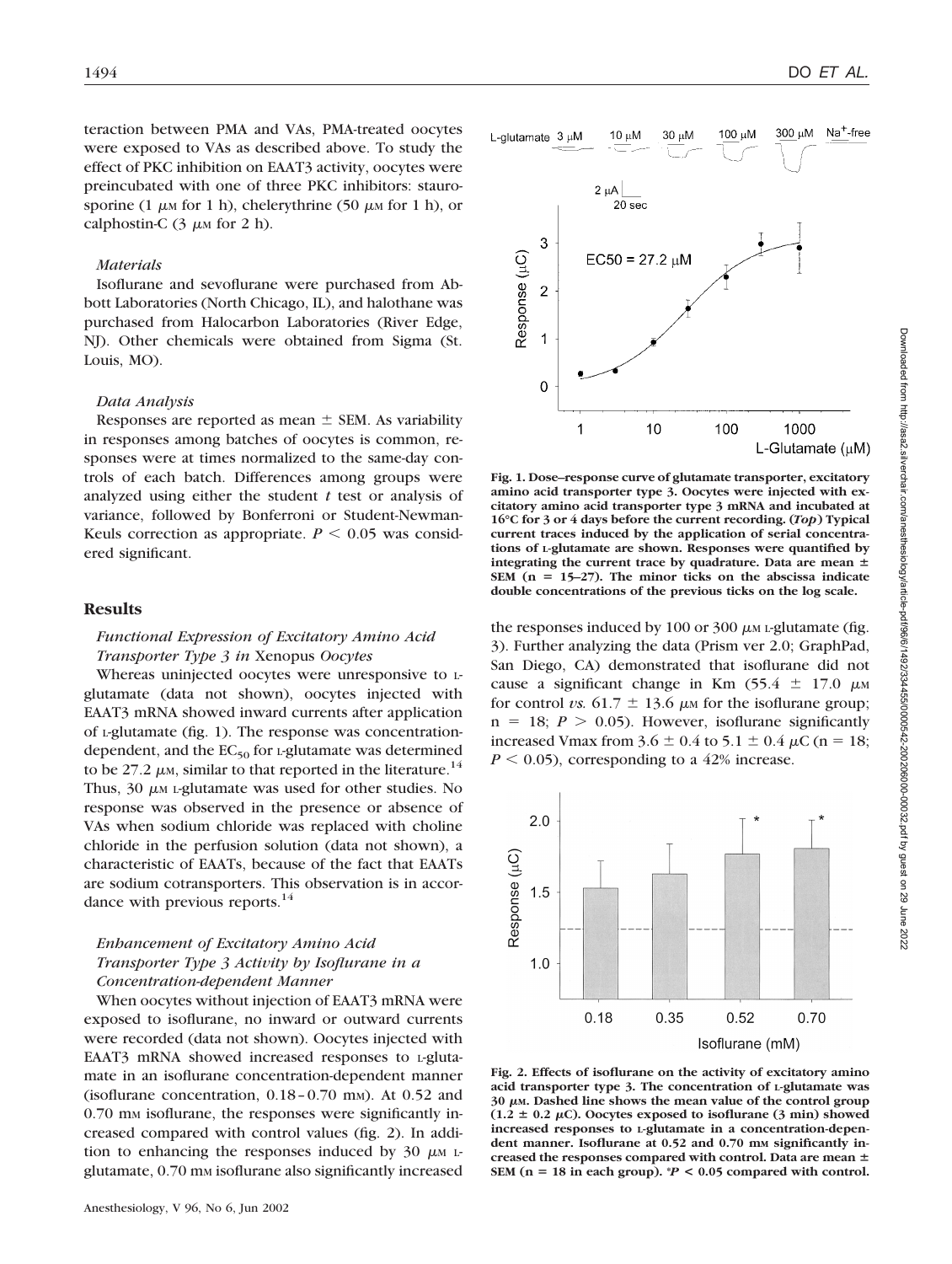

**Fig. 3. Dose–response curve of excitatory amino acid transporter type 3 in the presence or absence of isoflurane or phorbol 12-myrisate 13-acetate (PMA). Oocytes were exposed to isoflurane (0.70 mM for 3 min) or PMA (100 nM for 10 min). Inset graph is a Lineweaver-Burk plot using the mean value of the respective groups with abscissa for reciprocal of L-glutamate concentration (micromolars) and ordinate for reciprocal of** response (microcoulombs),  $r^2 = 0.99$  for the control, isoflu**rane, or PMA group. \****P* **< 0.05 compared with control.**

# *Effects of Protein Kinase C Activation on Excitatory Amino Acid Transporter Type 3 Activity in the Presence or Absence of Volatile Anesthetics*

Preincubation of the oocytes with PMA (100 nm) for 10 min significantly increased EAAT3 activity (1.7  $\pm$  0.2 *vs.* 2.5  $\pm$  0.2  $\mu$ C; n = 20; *P* < 0.05). To determine whether PMA interacts with VAs, PMA-treated oocytes were exposed to Vas, and the responses were compared with controls. Oocytes treated with PMA or VAs showed greater responses than those in the control group. There was no statistical difference among the PMA, isoflurane, or PMA plus isoflurane groups (table 1). Thus, there seems to be no additive or synergistic interaction between PMA and isoflurane effects on EAAT3 activity, suggesting that these two agents might increase the EAAT3 activity through the same pathway. To support

**Table 1. Effects of PKC Activation on EAAT3 in the Presence or Absence of VAs**

|                   | Control       | <b>PMA</b>      | Anesthetic      | PMA and<br>Anesthetic |
|-------------------|---------------|-----------------|-----------------|-----------------------|
| <b>Isoflurane</b> | $1.0 + 0.1$   | $1.5 \pm 0.1^*$ | $1.6 + 0.2^*$   | $1.6 \pm 0.2^*$       |
| Halothane         | $1.0 \pm 0.1$ | $1.8 \pm 0.2^*$ | $2.2 \pm 0.4^*$ | $2.0 \pm 0.3^*$       |
| Sevoflurane       | $1.0 + 0.1$   | $1.8 + 0.3^*$   | $1.8 + 0.1*$    | $1.7 + 0.2^*$         |

Oocytes either preincubated with PMA (100 nm for 10 min) or exposed to VA (0.70 mm for isoflurane, 0.59 mm for halothane, and 0.78 mm for sevoflurane) for 3 min showed greater responses than the control. Each set of data has been normalized by using the mean value of the control group from the same batch of oocytes ( $n = 3$  or 4). Units are folds of controls, with controls being 1. Data are mean  $\pm$  SEM (n = 12–18).

 $* P < 0.05$  compared with control.

EAAT3 = excitatory amino acid transporter type 3; PKC = protein kinase C; PMA = phorbol 12-myrisate 13-acetate;  $VA =$  volatile anesthetic.

**Table 2. Effects of PKC Inhibition on EAAT3 in the Presence or Absence of VAs**

|                                        | Control                                         | Staurosporine<br>$(1 \mu M$ for 1 h)            | Anesthetic                                            | Staurosporine and<br>Anesthetic                      |
|----------------------------------------|-------------------------------------------------|-------------------------------------------------|-------------------------------------------------------|------------------------------------------------------|
| Isoflurane<br>Halothane<br>Sevoflurane | $1.0 \pm 0.1$<br>$1.0 \pm 0.1$<br>$1.0 \pm 0.1$ | $0.9 \pm 0.1$<br>$0.8 \pm 0.1$<br>$0.7 \pm 0.1$ | $1.7 \pm 0.2^*$<br>$1.6 \pm 0.2^*$<br>$1.6 \pm 0.2^*$ | $1.1 \pm 0.2$<br>$1.3 \pm 0.2$<br>$0.9 \pm 0.1$      |
|                                        | Control                                         | Calphostin C<br>$(3 \mu M$ for 2 h)             | Anesthetic                                            | Calphostin C and<br>Anesthetic                       |
| Isoflurane<br>Halothane<br>Sevoflurane | $1.0 \pm 0.1$<br>$1.0 \pm 0.1$<br>$1.0 \pm 0.1$ | $1.0 \pm 0.2$<br>$1.1 \pm 0.2$<br>$1.1 \pm 0.2$ | $1.7 \pm 0.1^*$<br>$1.7 \pm 0.1*$<br>$1.7 \pm 0.2^*$  | $1.4 \pm 0.3$<br>$1.2 \pm 0.2$<br>$1.0 \pm 0.1$      |
|                                        | Control                                         | Chelerythrine<br>$(50 \mu M$ for 1 h)           | Anesthetic                                            | Chelerythrine and<br>Anesthetic                      |
| Isoflurane<br>Halothane<br>Sevoflurane | $1.0 \pm 0.1$<br>$1.0 \pm 0.1$<br>$1.0 \pm 0.1$ | $1.4 \pm 0.2$<br>$1.0 \pm 0.2$<br>$1.0 \pm 0.2$ | $1.9 \pm 0.3^*$<br>$1.7 \pm 0.2^*$<br>$1.9 \pm 0.2^*$ | $1.7 \pm 0.2^*$<br>$2.1 \pm 0.3^*$<br>$1.9 \pm 0.4*$ |

The concentration of VAs is 0.70 mm for isoflurane, 0.59 mm for halothane, and 0.78 mm for sevoflurane. Each set of data has been normalized by using the mean value of the control group from the same batch of oocytes ( $n = 3$  or 4). Units are folds of controls, with controls being 1. Data are mean  $\pm$  SEM (n = 10–18).

 $* P < 0.05$  compared with control: EAAT3 = excitatory amino acid transporter type 3; PKC = protein kinase C;  $VA =$  volatile anesthetic.

this, kinetic study of PMA-exposed oocytes (100 nm for 10 min) demonstrated that PMA increased Vmax significantly compared with control (3.6  $\pm$  0.4  $\mu$ C for control *vs.*  $4.9 \pm 0.3 \mu C$  for the PMA group;  $n = 18; P \le 0.05$ ) but caused no changes in Km  $(55.4 \pm 17.0 \mu \text{m})$  for control *vs.* 52.4  $\pm$  9.9  $\mu$ M for the PMA group; n = 18;  $P > 0.05$ ; fig. 3), a similar pattern to isoflurane effect.

# *Effects of Protein Kinase C Inhibition on Excitatory Amino Acid Transporter Type 3 in the Presence or Absence of Volatile Anesthetics*

Preincubation of the oocytes with staurosporine  $(1 \mu)$  for 1 h did not decrease EAAT3 activity compared with controls  $(1.5 \pm 0.3 \text{ to } 1.2 \pm 0.2 \text{ }\mu\text{C}; \text{ n} = 17;$  $P > 0.05$ ). However, staurosporine abolished the isoflurane-enhanced EAAT3 activity. Similarly, staurosporine also abolished the enhancement of EAAT3 activity caused by halothane or sevoflurane (table 2). To further confirm the involvement of PKC in the anesthetic effects on EAAT3, other PKC inhibitors were used. Although oocytes treated with calphostin C  $(3 \mu M)$  for 2 h) alone had similar responses to L-glutamate as controls, they did not show enhanced responses to L-glutamate as controls did in the presence of VAs (table 2). Likewise, chelerythrine (50  $\mu$ M for 1 h) alone had no effects on EAAT3 activity. However, chelerythrine failed to block the VA effects on EAAT3 activity (table 2). Similar results were obtained even with higher concentration of chelerythrine and longer preincubation time  $(100 \mu)$  for 2 h,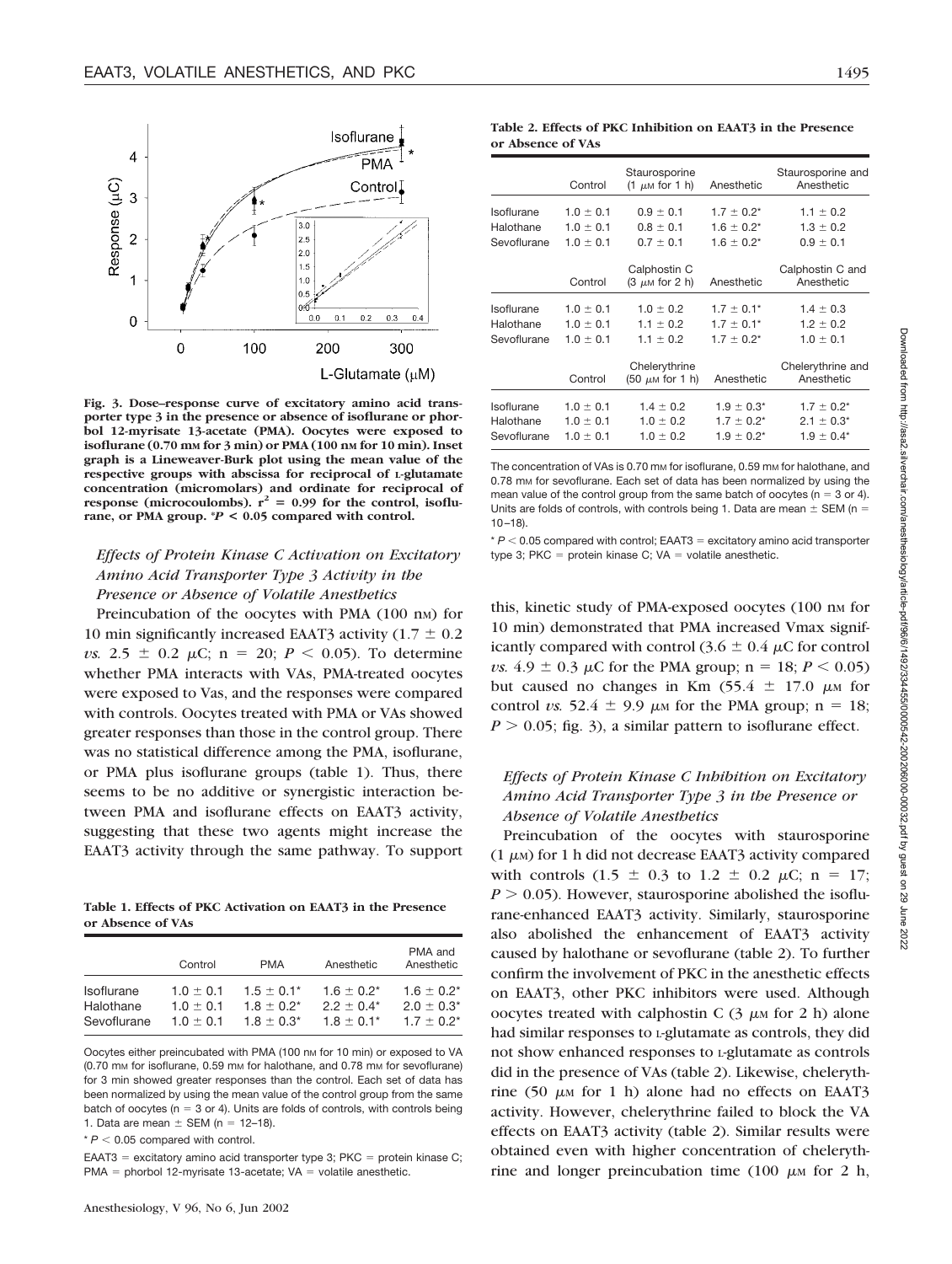$1.2 \pm 0.2 \mu C$  for control,  $1.1 \pm 0.2 \mu C$  for chelerythrine group;  $n = 13$ ;  $P > 0.05$ ).

#### **Discussion**

# *Effects of Isoflurane on the Activity of Excitatory Amino Acid Transporter Type 3*

Several studies have investigated the effects of VAs on glutamate uptake. Larsen *et al.*<sup>3</sup> reported that isoflurane increased glutamate uptake in synaptosomes. In contrast, using a similar experimental model, Nicol *et al.*<sup>15</sup> failed to demonstrate any increases in glutamate uptake by anesthetic agents including isoflurane. Miyazaki *et al.*<sup>4</sup> reported that several VAs increased glutamate uptake in cultured astrocytes. Recently, Liachenko *et al.*<sup>16</sup> concluded that isoflurane inhibited glutamate uptake with an  $EC_{50}$  at approximately 0.8 mm in mouse cerebrocortical slices. This conclusion was based on their findings that high concentrations  $($  > 0.4 mm) of isoflurane produced higher concentrations of glutamate in the effluent solution from brain slices depolarized by 40 mm KCl than that in the presence of low concentrations  $(< 0.4$  mm) of isoflurane, and L-*trans*-pyrrolidine-2,4-dicarboxylic acid, a specific EAAT inhibitor, significantly decreased the  $EC_{50}$ for this isoflurane effect. Although the reasons for the different conclusions between the previous studies and the study by Liachenko *et al.* are not clear, the latter study did not directly measure glutamate uptake by cells. In addition, the previous studies used brain slices, synaptosomes, or cultured astrocytes, which have more than one type and different population of EAATs. Thus, the reported anesthetic effects on glutamate uptake in the previous studies may represent summary effects of anesthetics on a mixture population of EAATs expressed in the study models. To further characterize the effects of VAs on the EAAT system, we used oocyte expression system to investigate the anesthetic effects on individual EAATs. Although the oocyte expression system provides an artificial environment for EAATs, oocytes have components of all major intracellular signaling pathways of mammalian cells and have been used for studies of EAAT activity.7,9,14,17

Our study clearly demonstrates that VAs enhance the activity of EAAT3, a major neuronal glutamate transporter. This study also showed that 0.70 mm isoflurane increased the Vmax, but not Km, of glutamate uptake, suggesting that isoflurane increases the available number or turnover rate of EAAT3 rather than affecting the affinity of EAAT3 to glutamate. These results are consistent with a previously published report.<sup>3</sup> We previously reported that isoflurane affected both Vmax and Km of EAATs in cultured glial cells, which mainly express EAAT1 and EAAT2.<sup>18</sup> Differences in the studied EAATs and experimental conditions may explain the discrepancy between the current and our previous studies.

# *Involvement of Protein Kinase C in the Effects of Volatile Anesthetics on Excitatory Amino Acid Transporter Type 3 Activity*

In this study, PKC activation by PMA caused increased activity of EAAT3, consistent with a previous report.<sup>6</sup> However, there was no additive or synergistic interaction between PMA and VAs on the activity of EAAT3, suggesting that VAs act on EAAT3 *via* PKC signaling. In addition, PMA induced a similar kinetic change in EAAT3 activity as that induced by isoflurane (increase in Vmax but no change in Km). Therefore, VAs may enhance EAAT3 activity *via* PKC activation. This observation is further supported by the findings with PKC inhibitors.

Of three PKC inhibitors tested, staurosporine and calphostin C abolished the effects of VAs on EAAT3 activity, whereas chelerythrine did not. These three PKC inhibitors have preferable working sites on PKC: staurosporine acts on the catalytic domain of PKC, calphostin C interacts with lipid site (regulatory domain) of PKC, and chelerythrine acts on the peptide site of  $PKC<sub>19,20</sub>$  Thus, the aforementioned results would suggest that peptide site of PKC might not be so important as other sites in the regulation of VA effects on EAAT3. However, the specificity of these inhibitors to their respective sites is imperfect. In addition, these inhibitors may have different inhibitory potency among PKC isozymes. $^{21}$  Therefore, these results also suggest that a subset of PKC isozymes may be involved in these anesthetic effects on EAAT3. It is known that at least several PKC isozymes (PKC  $\alpha$ ,  $\beta$ I,  $\beta$ II,  $\gamma$ ,  $\delta$ ,  $\zeta$ ) are present in *Xenopus* oocytes.<sup>22</sup> Because PKC  $\zeta$ , an atypical PKC isozyme, is not activated by phorbol ester, $^{23}$  this PKC isozyme may not play an important role in mediating the PMA or VA effects on EAAT3 activity.

# *Implication of the Anesthetic Effects on Excitatory Amino Acid Transporters*

Volatile anesthetics have been shown to decrease EAA release<sup>24</sup> and signaling.<sup>25</sup> This and other studies indicate that VAs increase glutamate uptake.<sup>3,4</sup> These effects (on glutamate release, uptake, and signaling) may all be important components contributing to the final presentation of VA effects on the central nervous system. In addition, accumulation of extracellular glutamate has been implicated in some brain pathophysiology. Glutamate itself is toxic to neuron at high concentrations.<sup>26</sup> Hence, enhanced glutamate uptake by VAs could at least partly prevent or ameliorate the accumulation of glutamate to a toxic level, thus serving as a neuroprotective mechanism for VAs. There are some debates on the long-term outcome of neuroprotection by VAs. However, studies have consistently demonstrated that VAs improved short-term outcome after an ischemic insult.<sup>27,28</sup> Moreover, although physiologic functions of each type of glutamate transporters are not known completely, there is some emerging evidence that dysfunc-